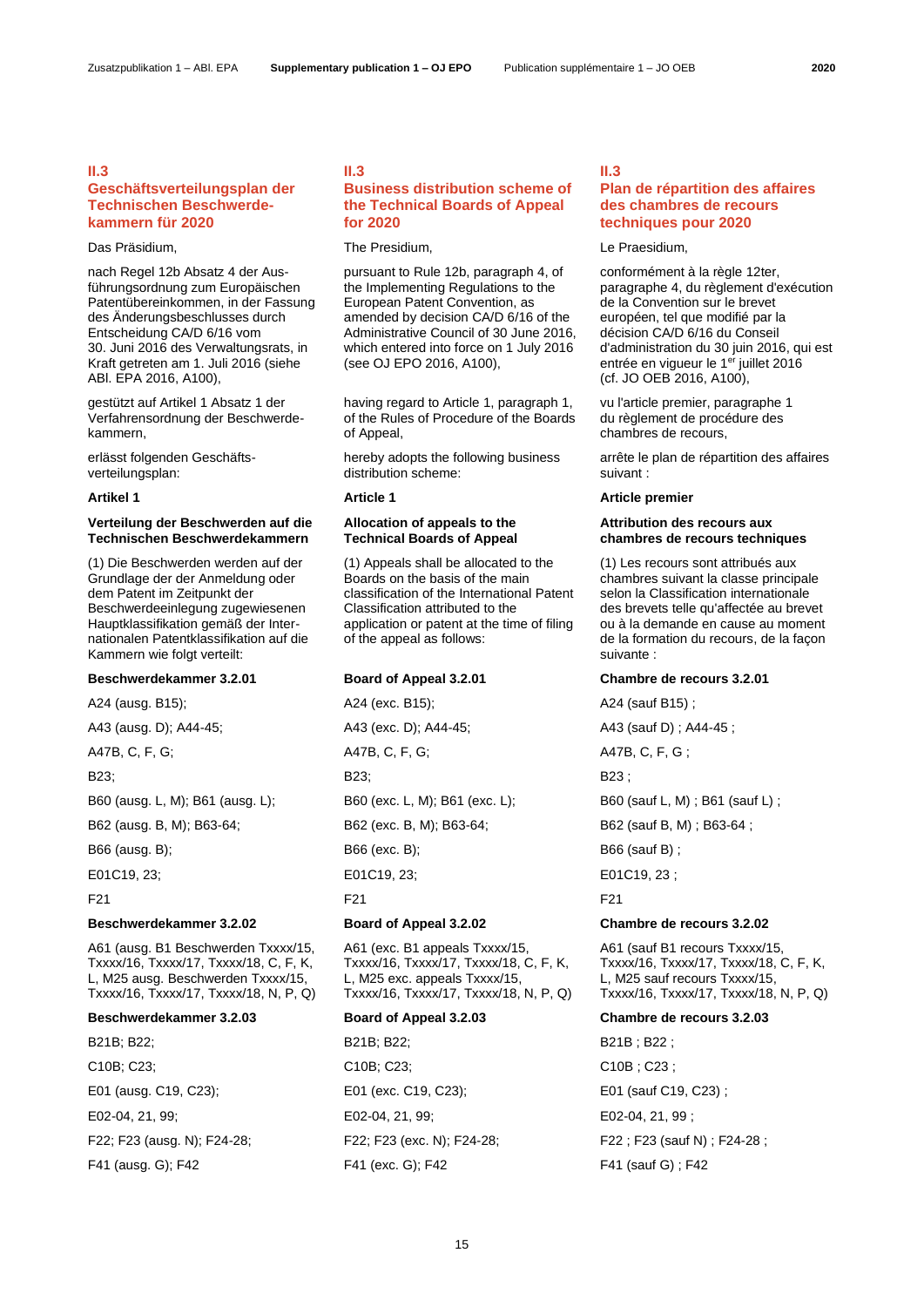# **Beschwerdekammer 3.2.04 Board of Appeal 3.2.04 Chambre de recours 3.2.04**

A01 (ausg. H, K67, N); A21 (ausg. D); A01 (exc. H, K67, N); A21 (exc. D); A01 (sauf H, K67, N) ; A21 (sauf D) ; A22; A23N; A22; A23N; A22; A23N; A22; A23N; A43D; A47 (ausg. B, C, F, G); <br>A43D; A47 (exc. B, C, F, G); <br>A43D; A43D ; A47 (sauf B, C, F, G) ; A62 (ausg. D); A63, 99; A62 (exc. D); A63, 99; A62 (sauf D) ; A63, 99 ; A62 (sauf D) ; A63, 99 ; F02; F03 (ausg. H); F04 F02; F03 (exc. H); F04 F02 ; F03 (sauf H) ; F04 **Beschwerdekammer 3.2.05 Board of Appeal 3.2.05 Chambre de recours 3.2.05** B29, 31, 41-44; B65H; B99; B29, 31, 41-44; B65H; B99; B29, 31, 41-44; B65H; B99; F15; F16J-T; F17 F15; F16J-T; F17 F15 ; F16J-T ; F17 **Beschwerdekammer 3.2.06 Board of Appeal 3.2.06 Chambre de recours 3.2.06** A41-42, 46; A61F13-17; A41-42, 46; A61F13-17; A41-42, 46 ; A61F13-17 ; B62B, M; B66B, 68; B62B, M; B66B, 68; B62B, M; B66B, 68; B62B, M; B66B, 68; C40B60; C40B60; C40B60 ; D01 (ausg. C, F); D02-05; D01 (exc. C, F); D02-05; D01 (sauf C, F) ; D02-05 ; D06 (ausg. L-Q); D07, 99; D06 (exc. L-Q); D07, 99; D06 (sauf L-Q) ; D07, 99 ; F01 F01 F01 **Beschwerdekammer 3.2.07 Board of Appeal 3.2.07 Chambre de recours 3.2.07**

B07 (ausg. C); B08-09, 24-26; B07 (exc. C); B08-09, 24-26; B07 (sauf C); B08-09, 24-26; B27 (ausg. K); B28, 30, 33; B27 (exc. K); B28, 30, 33; B27 (sauf K) ; B28, 30, 33 ; B65 (ausg. H); B67; B67; B65 (exc. H); B67; B65 (sauf H) ; B67 ; C03B; C13B5, 15; C14B; C03B; C13B5, 15; C14B; C03B ; C13B5, 15; C14B ; D21 (ausg. C, H) D21 (exc. C, H) D21 (sauf C, H)

A61B1 (nur Beschwerden Txxxx/15, Txxxx/16, Txxxx/17, Txxxx/18);

A61M25 (nur Beschwerden Txxxx/15, Txxxx/16, Txxxx/17, Txxxx/18);

A61P; A61P; A61P ;

# A01N; A01N; A01N ;

C07 (ausg. B, C, H21; K1, 2, 14-19); C07 (exc. B, C, H21; K1, 2, 14-19); C07 (sauf B, C, H21 ; K1, 2, 14-19) ; C09B, D; C10 (ausg. B, G, J, L); C09B, D; C10 (exc. B, G, J, L); C09B, D ; C10 (sauf B, G, J, L) ;

A61B1 (only appeals Txxxx/15, Txxxx/16, Txxxx/17, Txxxx/18);

A61M25 (only appeals Txxxx/15, Txxxx/16, Txxxx/17, Txxxx/18);

E05-06; E05-06; E05-06 ;

A21D; A24B15; A21D; A24B15; A21D ; A24B15 ; C13 (ausg. B5, 15); C13 (exc. B5, 15); C13 (sauf B5, 15) ; G01N33 G01N33 G01N33

B01D53/00-53/24, D61-71; B01D53/00-53/24, D61-71; B01D53/00-53/24, D61-71 ;

B02; B03 (ausg. D); B04-05; B02; B03 (exc. D); B04-05; B02 ; B03 (sauf D) ; B04-05 ; **Beschwerdekammer 3.2.08 Board of Appeal 3.2.08 Chambre de recours 3.2.08** A61B1 (seulement recours Txxxx/15, Txxxx/16, Txxxx/17, Txxxx/18) ; A61C, F (ausg. 13-17); A61C, F (exc. 13-17); A61C, F (sauf 13-17); A61M25 (seulement recours Txxxx/15, Txxxx/16, Txxxx/17, Txxxx/18) ; B21 (ausg. B); B21 (exc. B); B21 (exc. B); B21 (sauf B) ; F16B-H; F99 F16B-H; F99 F16B-H ; F99 **Beschwerdekammer 3.3.01 Board of Appeal 3.3.01 Chambre de recours 3.3.01** A61K31, 35, 36, 41, 45, 48; A61K31, 35, 36, 41, 45, 48; A61K31, 35, 36, 41, 45, 48; **Beschwerdekammer 3.3.02 Board of Appeal 3.3.02 Chambre de recours 3.3.02**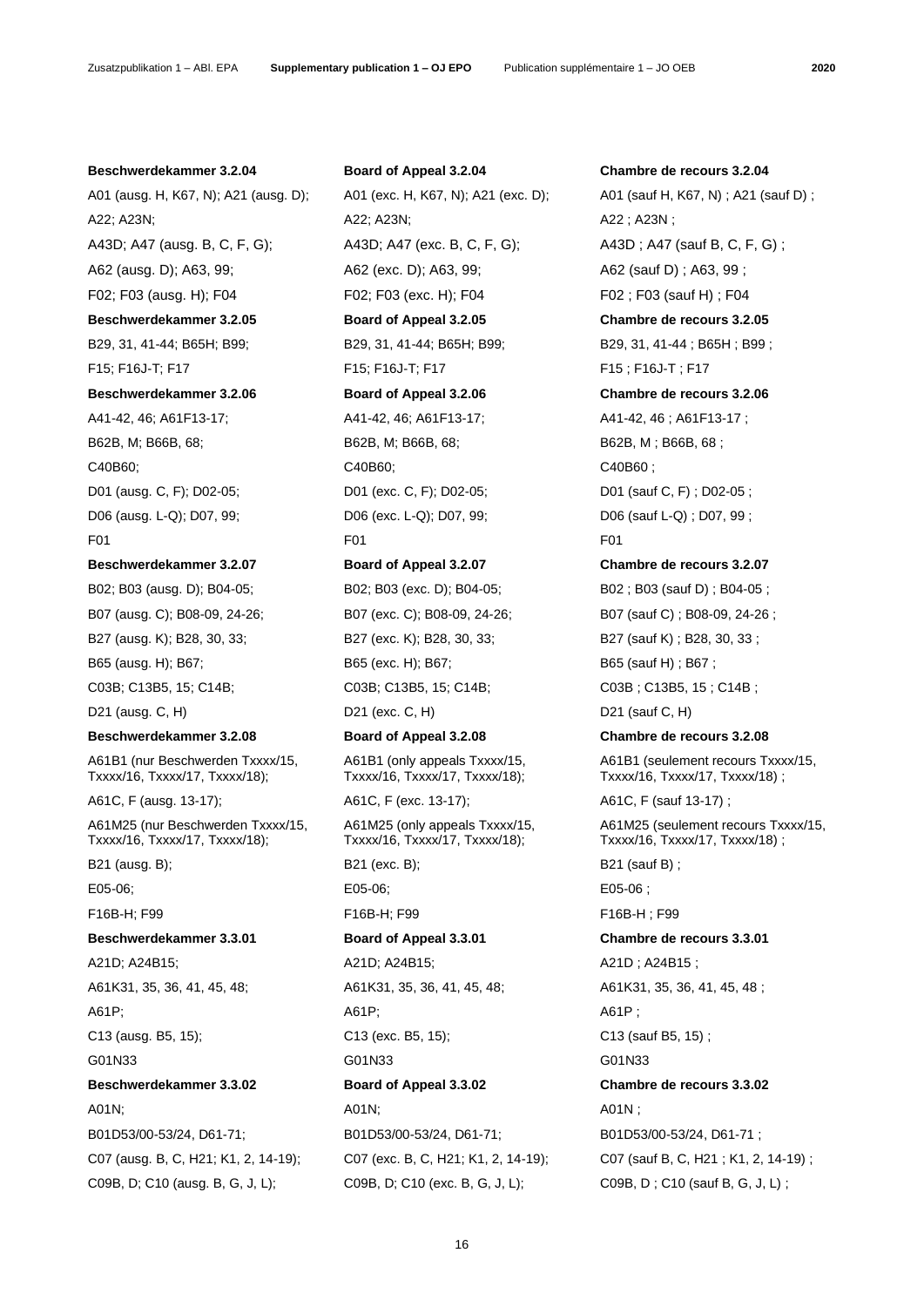C12 (ausg. M, N, P, Q); C12 (exc. M, N, P, Q); C12 (sauf M, N, P, Q) ;

C08 (ausg. J); C40B20/02, 40/12, 40/14 C08 (exc. J); C40B20/02, 40/12, 40/14 C08 (sauf J) ; C40B20/02, 40/12, 40/14 **Beschwerdekammer 3.3.04 Board of Appeal 3.3.04 Chambre de recours 3.3.04**

C07K1, 2, 14-19; C12N15/82-15/84 C07K1, 2, 14-19; C12N15/82-15/84 C07K1, 2, 14-19 ; C12N15/82-15/84

**Beschwerdekammer 3.3.06 Board of Appeal 3.3.06 Chambre de recours 3.3.06**

B01F17; B01J19-49; B32; B01F17; B01J19-49; B32; B01F17; B01J19-49; B32; C09C; C10G, J, L; C11; C14C; C09C; C10G, J, L; C11; C14C; C09C; C10G, J, L; C11; C14C; D01C, F; D06L-Q; D21C, H; D01C, F; D06L-Q; D21C, H; D01C, F ; D06L-Q ; D21C, H ;

# **Beschwerdekammer 3.3.07 Board of Appeal 3.3.07 Chambre de recours 3.3.07**

A61K7/00-7/38 (ausg. 7/11-7/135); A61K7/00-7/38 (exc. 7/11-7/135); A61K7/00-7/38 (sauf 7/11-7/135) ;

A61K8 (soweit die Nebenklassifizierung A61Q1/00-5/04, 5/12-11/02, 15, 90 ist);

A61K6, 9, 33, 47, 49-51, 101-135; A61K6, 9, 33, 47, 49-51, 101-135; A61K6, 9, 33, 47, 49-51, 101-135 ;

C07H21; C12M, N (ausg. N15/82- 15/84), P, Q;

C40B10/00, 30/04-30/08, 40/02, 40/06- 40/10, 50/06, 50/10, 50/16

A23 (ausg. N); A23 (exc. N); A23 (exc. N); A23 (sauf N) ;

H01L51/00, 51/30, 51/46, 51/54; H01L51/00, 51/30, 51/46, 51/54; H01L51/00, 51/30, 51/46, 51/54 ;

# **Beschwerdekammer 3.3.10 Board of Appeal 3.3.10 Chambre de recours 3.3.10**

A61K7/11-7/135, 7/40-7/48; A61K7/11-7/135, 7/40-7/48; A61K7/11-7/135, 7/40-7/48 ;

A61K8 (soweit die Nebenklassifizierung A61Q5/06-5/10, 13, 17, 19 ist);

C40B40/00, 40/04, 40/16, 80/00, C40B40/00, 40/04, 40/16, 80/00, C40B40/00, 40/04, 40/16, 80/00, 99/00; C99 99/00; C99 99/00 ; C99 **Beschwerdekammer 3.3.03 Board of Appeal 3.3.03 Chambre de recours 3.3.03** A01H; A01K67; A61K38, 39; A01H; A01K67; A61K38, 39; A01H; A01K67; A61K38, 39; A01H ; A01K67; A61K38, 39; **Beschwerdekammer 3.3.05 Board of Appeal 3.3.05 Chambre de recours 3.3.05** A62D; A62D; A62D ; B01 (ausg. D53/00-53/24, D61-71; B01 (exc. D53/00-53/24, D61-71; B01 (sauf D53/00-53/24, D61-71 ; F17; J19-49); B03D; B27K; F17; J19-49); B03D; B27K; F17 ; J19-49) ; B03D ; B27K ; C25; C30; C40B40/18; C25; C30; C40B40/18; C25 ; C30 ; C40B40/18 ; H01M H01M H01M

G03C G03C G03C

A61K8 (in so far as the supplementary classification is A61Q1/00-5/04, 5/12- 11/02, 15, 90);

C07H21; C12M, N (exc. N15/82-15/84), P, Q;

C40B10/00, 30/04-30/08, 40/02, 40/06- 40/10, 50/06, 50/10, 50/16

C08J; C08J; C08J ;

A61K8 (in so far as the supplementary classification is A61Q5/06-5/10, 13, 17, 19);

A61L; A61Q5/06-5/10, 13, 17, 19; A61L; A61Q5/06-5/10, 13, 17, 19; A61L ; A61Q5/06-5/10, 13, 17, 19 ;

C01-02; C03C; C04-06; C21; C22; C01-02; C03C; C04-06; C21; C22; C01-02 ; C03C ; C04-06 ; C21 ; C22 ;

A61K8 (pour autant que la classification supplémentaire soit A61Q1/00-5/04, 5/12-11/02, 15, 90) ;

A61Q1/00-5/04, 5/12-11/02, 15, 90 A61Q1/00-5/04, 5/12-11/02, 15, 90 A61Q1/00-5/04, 5/12-11/02, 15, 90

# **Beschwerdekammer 3.3.08 Board of Appeal 3.3.08 Chambre de recours 3.3.08**

C07H21 ; C12M, N (sauf N15/82- 15/84), P, Q ;

C40B10/00, 30/04-30/08, 40/02, 40/06- 40/10, 50/06, 50/10, 50/16

# **Beschwerdekammer 3.3.09 Board of Appeal 3.3.09 Chambre de recours 3.3.09**

G03F7/00-7/085, 7/42; G03F7/00-7/085, 7/42; G03F7/00-7/085, 7/42 ;

G03G9/08-9/135; G03G9/08-9/135; G03G9/08-9/135 ;

H01S3/14-3/227 H01S3/14-3/227 H01S3/14-3/227

A61K8 (pour autant que la classification supplémentaire soit A61Q5/06-5/10, 13, 17, 19) ;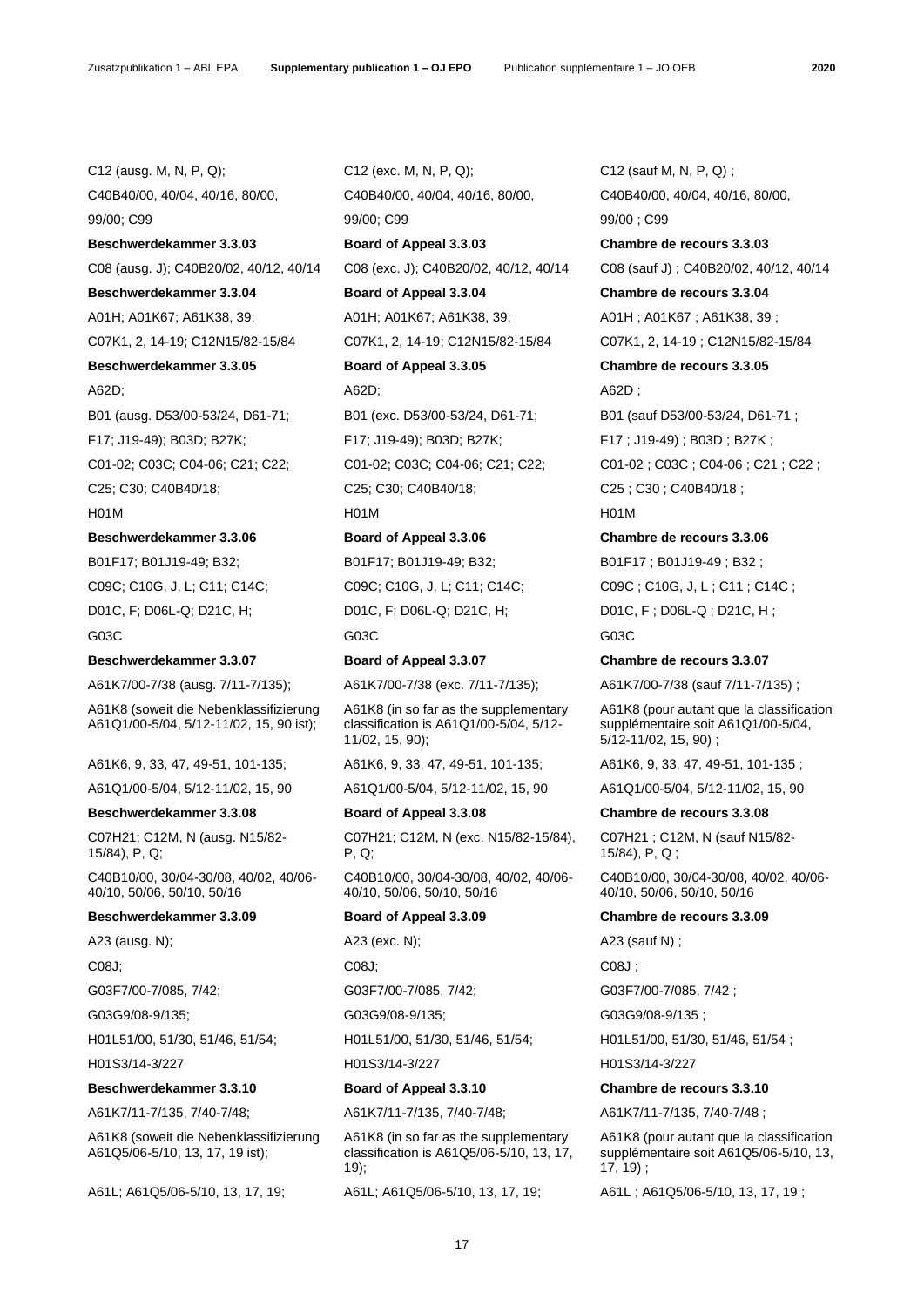C40B50/00, 50/04, 50/08, 50/12, 50/14, 50/18

A61N; A61N; A61N ;

G01P, R, S, T; G06K (ausg. 9); G09 (ausg. B, F, G); G10, 12, 21, 99;

G01B-N (ausg. N33); G01Q; G01W; G02;

G01V; G03 (ausg. C, F7/00-7/085, 7/42, G9/08-9/135); G06F17/60 (nur Beschwerden Txxxx/15, Txxxx/16),

G06Q (nur Beschwerden Txxxx/15, Txxxx/16);

H01C, G, J, L (ausg. 51/00, 51/30, 51/46, 51/54), S (ausg. 3/14-3/227);

G06F11, 12, 13, 15, 17/60 (ausg. Beschwerden Txxxx/15, Txxxx/16), G06Q (ausg. Beschwerden Txxxx/15, Txxxx/16)

C40B50/00, 50/04, 50/08, 50/12, 50/14, 50/18

G01P, R, S, T; G06K (exc. 9); G09 (exc. F, G); G10, 12, 21, 99;

H01P, Q; H05 (ausg. F, G, K) H01P, Q; H05 (exc. F, G, K) H01P, Q ; H05 (sauf F, G, K)

B81-82; B81-82; B81-82 ;

G01B-N (exc. N33); G01Q; G01W; G02;

H05G H05G H05G

B06; B06; B06 ;

G01V; G03 (exc. C, F7/00-7/085, 7/42, G9/08-9/135); G06F17/60 (only appeals Txxxx/15, Txxxx/16),

G06Q (only appeals Txxxx/15, Txxxx/16);

H01C, G, J, L (exc. 51/00, 51/30, 51/46, 51/54), S (exc. 3/14-3/227);

C40B20/00, 20/06, 30/00, 30/02, 50/02; C40B20/00, 20/06, 30/00, 30/02, 50/02; C40B20/00, 20/06, 30/00, 30/02,

G06F11, 12, 13, 15, 17/60 (exc. appeals Txxxx/15, Txxxx/16), G06Q (exc. appeals Txxxx/15, Txxxx/16)

B07C; B60L, M; B07C; B60L, M; B07C ; B60L, M ; F23N; F41G; F23N; F41G; F23N ; F41G ; G04; G07B (ausg. 15); G08 (ausg. G); G04; G07B (exc. 15); G08 (exc. G); G04 ; G07B (sauf 15) ; G08 (sauf G) ; H01B, F, H, K, R, T; H01B, F, H, K, R, T; H01B, F, H, K, R, T ; H02 (ausg. S), 03 (ausg. M), 99; H02 (exc. S), 03 (exc. M), 99; H02 (sauf S), 03 (sauf M), 99 ; **Beschwerdekammer 3.5.03 Board of Appeal 3.5.03 Chambre de recours 3.5.03** G05; G05; G05; H04 (ausg. L 1-27, N) H04 (exc. L 1-27, N) H04 (sauf L 1-27, N) **Beschwerdekammer 3.5.04 Board of Appeal 3.5.04 Chambre de recours 3.5.04** G06T; G06T; G06T ; H04N H04N H04N

C07B, C; C09 (ausg. B, C, D); C07B, C; C09 (exc. B, C, D); C07B, C ; C09 (sauf B, C, D) ;

C40B50/00, 50/04, 50/08, 50/12, 50/14, 50/18

# **Beschwerdekammer 3.4.01 Board of Appeal 3.4.01 Chambre de recours 3.4.01**

C40B20/08, 30/10; C40B20/08, 30/10; C40B20/08, 30/10 ;

G01P, R, S, T ; G06K (sauf 9) ; G09 (sauf F, G) ; G10, 12, 21, 99 ;

**Beschwerdekammer 3.4.02 Board of Appeal 3.4.02 Chambre de recours 3.4.02**

G01B-N (sauf N33) ; G01Q ; G01W ; G02 ;

# **Beschwerdekammer 3.4.03 Board of Appeal 3.4.03 Chambre de recours 3.4.03**

C40B20/04, 70/00; C40B20/04, 70/00; C40B20/04, 70/00 ;

# F03H; F03H; F03H ;

G01V ; G03 (sauf C, F7/00-7/085, 7/42, G9/08-9/135) ; G06F17/60 (seulement recours Txxxx/15, Txxxx/16),

G06Q (seulement recours Txxxx/15, Txxxx/16) ;

G07 (ausg. B); G09B, F, G; G07 (exc. B); G09B, F, G; G07 (sauf B) ; G09B, F, G;

H01C, G, J, L (sauf 51/00, 51/30, 51/46, 51/54), S (sauf 3/14-3/227) ;

H02S; H05F, K H02S; H05F, K H02S ; H05F, K

# **Beschwerdekammer 3.5.01 Board of Appeal 3.5.01 Chambre de recours 3.5.01**

50/02 ;

G06F11, 12, 13, 15, 17/60 (sauf recours Txxxx/15, Txxxx/16), G06Q (sauf recoursTxxxx/15, Txxxx/16)

# **Beschwerdekammer 3.5.02 Board of Appeal 3.5.02 Chambre de recours 3.5.02**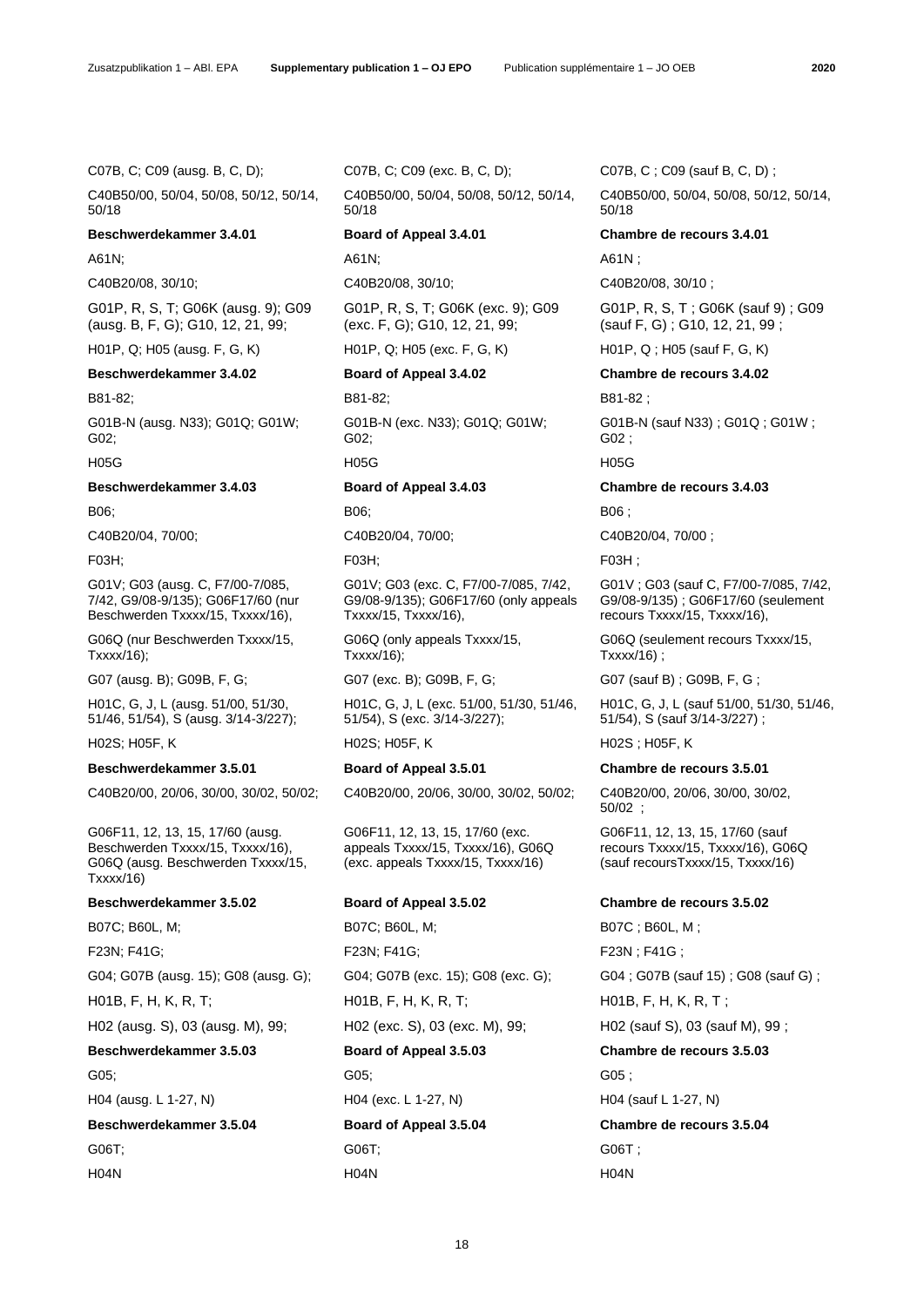H04L (ausg. 29) H04L (exc. 29) H04L (sauf 29)

# **Beschwerdekammer 3.5.06 Board of Appeal 3.5.06 Chambre de recours 3.5.06**

G06 (ausg. F3, 11, 12, 13, 15, 16, 17, 19, 30, 40, K, Q, T); G06K9

# **Beschwerdekammer 3.5.07 Board of Appeal 3.5.07 Chambre de recours 3.5.07**

G06F16, 17 (ausg. 60), 30, 40; G11; G06F16, 17 (exc. 60), 30, 40; G11; G06F16, 17 (sauf 60), 30, 40 ; G11 ;

H03M. H03M. H03M.

(2) Ist wegen ungleichmäßiger Entwicklung der Arbeitsbelastung der Kammern oder aus anderen triftigen Gründen während des Geschäftsjahres eine Änderung der Verteilung nach Absatz 1 erforderlich, kann sie der Präsident der Beschwerdekammern im Einvernehmen mit den Vorsitzenden der betroffenen Kammern vornehmen. Kommt ein Einvernehmen nicht zustande, entscheidet das Präsidium.

(3) Ist wegen des technischen Inhalts einer Beschwerde ihre von dem Absatz 1 abweichende Verteilung geboten, so bemühen sich die Vorsitzenden der betroffenen Kammern um eine einvernehmliche Lösung. Kommt sie nicht zustande, entscheidet das Präsidium.

# **Zuweisung der Mitglieder zu den Technischen Beschwerdekammern**

Die Mitglieder der einzelnen Technischen Beschwerdekammern sind:<sup>1</sup>

# **Beschwerdekammer 3.2.01 Board of Appeal 3.2.01 Chambre de recours 3.2.01**

- 
- 

RM: Sofía Fernández de Córdoba LM: Sofía Fernández de Córdoba MJ : Sofía Fernández de Córdoba

RM: Aurélie Jimenez LM: Aurélie Jimenez MJ : Aurélie Jimenez

G06 (exc. F3, 11, 12, 13, 15, 16, 17, 19, 30, 40, K, Q, T); G06K9

(2) If, because of an uneven development of the workload of the Boards, or for other good reasons, it proves necessary to amend the distribution according to paragraph 1 during the year, the President of the Boards of Appeal may, in agreement with the Chairmen of the Boards concerned, order it. If agreement cannot be reached, the Presidium shall decide.

(3) If because of the technical content of an appeal it is appropriate to allocate it otherwise than as provided by paragraph 1, the Chairmen of the Boards concerned shall endeavour to reach agreement on the allocation, failing which the Presidium shall decide.

# **Artikel 2 Article 2 Article 2**

# **Allocation of members to the Technical Boards of Appeal**

<span id="page-4-0"></span>The members of the individual Technical Boards of Appeal ar[e:](#page-4-0)<sup>1</sup>

V: Giovanni Pricolo Ch: Giovanni Pricolo P : Giovanni Pricolo

- 
- 
- 
- 
- 
- TM: Claudio Narcisi TM: Claudio Narcisi MT : Claudio Narcisi
- TM: Vincenzo Vinci TM: Vincenzo Vinci MT : Vincenzo Vinci
	-
- RM: Peter Guntz LM: Peter Guntz MJ : Peter Guntz
	-
- RM: Olga Loizou LM: Olga Loizou MJ : Olga Loizou

B61L; B61L; B61L;

G06F3, 19; G07B15; G08G; G16; G06F3, 19; G07B15; G08G; G16; G06F3, 19; G07B15; G08G; G16;

G06 (sauf F3, 11, 12, 13, 15, 16, 17, 19, 30, 40, K, Q, T) ; G06K9

(2) Si, en cours d'année, du fait d'une évolution inégale de la charge de travail, ou pour d'autres motifs valables, une modification de la répartition selon les dispositions du paragraphe 1 s'avère nécessaire, le Président des chambres de recours peut y procéder en accord avec les présidents de chambre concernés. Faute d'accord à ce sujet, la décision est prise par le Praesidium.

(3) Si, du fait du contenu technique du recours, il apparaît nécessaire ou opportun de ne pas l'attribuer selon les dispositions du paragraphe 1, les présidents de chambre concernés prennent la décision d'un commun accord, faute de quoi la décision est prise par le Praesidium.

# **Attribution des membres aux chambres de recours techniques**

Les membres de chacune des chambres de recours techniques sont [:](#page-4-0) 1

- TM: Juan José de Acha González TM: Juan José de Acha González MT : Juan José de Acha González
- TM: Michael Geisenhofer TM: Michael Geisenhofer MT : Michael Geisenhofer
- TM: Hartwich Geuss\* TM: Hartwich Geuss\* MT : Hartwich Geuss\*
- TM: Sophie Mangin TM: Sophie Mangin MT : Sophie Mangin
- TM: Winfried Marx TM: Winfried Marx MT : Winfried Marx
	-
	-
	-
	-
	-
	-

<sup>1</sup> Der Vorsitzende ist mit (V) gekennzeichnet, der Stellvertreter des Vorsitzenden mit einem Stern (\*), die technisch vorgebildeten Mitglieder mit (TM) und die rechtskundigen Mitglieder mit (RM).

<sup>&</sup>lt;sup>[1](#page-4-0)</sup> The Chairman is indicated by (Ch), the Chairman's deputy is indicated by an asterisk (**\***), technically qualified members by (TM) and legally qualified members by (LM).

<sup>&</sup>lt;sup>[1](#page-4-0)</sup> Le président est indiqué par (P), le suppléant du président est indiqué par un astérisque (**\***), les membres techniciens par (MT), les membres juristes par (MJ).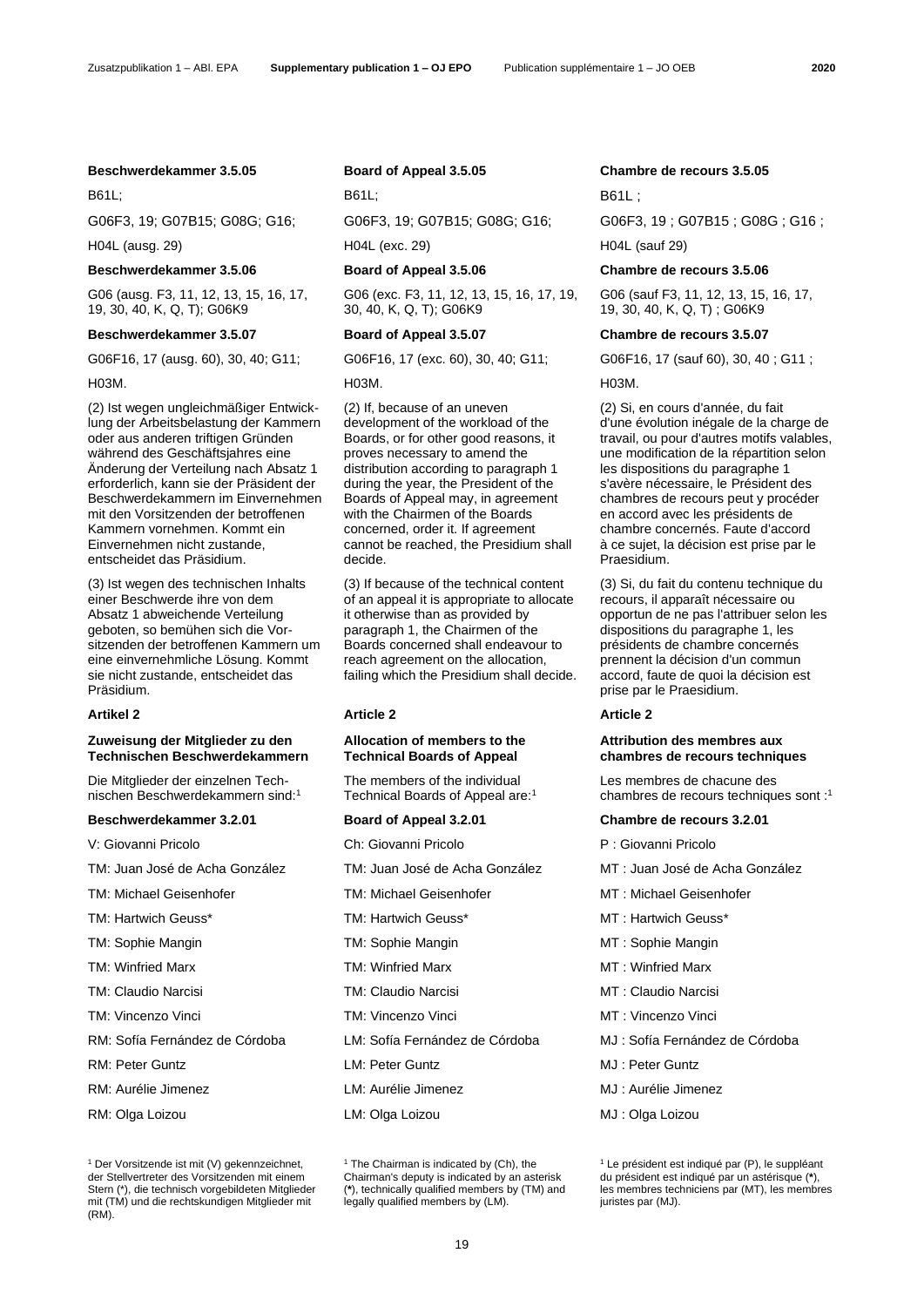# **Beschwerdekammer 3.2.02 Board of Appeal 3.2.02 Chambre de recours 3.2.02**

TM: Stephanie Böttcher TM: Stephanie Böttcher MT : Stephanie Böttcher TM: David Ceccarelli TM: David Ceccarelli MT : David Ceccarelli TM: Mario Stern TM: Mario Stern MT : Mario Stern TM: Pascal Weber\* TM: Pascal Weber\* MT : Pascal Weber\* (bis 30.04.2020) (until 30.04.2020) (jusqu'au 30.04.2020) RM: Lukas Bühler CM: Lukas Bühler LM: Lukas Bühler MJ : Lukas Bühler RM: Yvonne Podbielski LM: Yvonne Podbielski MJ : Yvonne Podbielski RM: Christof Schmidt LM: Christof Schmidt MJ : Christof Schmidt **Beschwerdekammer 3.2.03 Board of Appeal 3.2.03 Chambre de recours 3.2.03** V: Graham Ashley Ch: Graham Ashley P : Graham Ashley TM: Rafael Baltanás Y Jorge TM: Rafael Baltanás Y Jorge MT : Rafael Baltanás Y Jorge TM: Vincent Bouyssy TM: Vincent Bouyssy TM: Vincent Bouyssy MT: Vincent Bouyssy TM: Christopher Donnelly\* TM: Christopher Donnelly\* MT : Christopher Donnelly\* TM: Bernhard Miller TM: Bernhard Miller TM: Bernhard Miller MT : Bernhard Miller TM: Guy Patton TM: Guy Patton TM: Guy Patton MT : Guy Patton RM: Eleni Kossonakou LM: Eleni Kossonakou MJ : Eleni Kossonakou RM: Dorothea Prietzel-Funk LM: Dorothea Prietzel-Funk MJ : Dorothea Prietzel-Funk **Beschwerdekammer 3.2.04 Board of Appeal 3.2.04 Chambre de recours 3.2.04** V: Albert de Vries Ch: Albert de Vries P : Albert de Vries TM: Sabine Hillebrand TM: Sabine Hillebrand MT : Sabine Hillebrand TM: Christian Kujat TM: Christian Kujat MT : Christian Kujat TM: Gabriel Martin González TM: Gabriel Martin González MT : Gabriel Martin González TM: Jonathan Wright TM: Jonathan Wright MT : Jonathan Wright RM: Tamás Bokor LM: Tamás Bokor MJ : Tamás Bokor RM: Christopher Heath\* LM: Christopher Heath\* MJ: Christopher Heath\* RM: Wim van der Eijk LM: Wim van der Eijk MJ : Wim van der Eijk **Beschwerdekammer 3.2.05 Board of Appeal 3.2.05 Chambre de recours 3.2.05** V: Michael Poock Ch: Michael Poock P : Michael Poock (bis 30.06.2020) (until 30.06.2020) (jusqu'au 30.06.2020) TM: Philipp Lanz\* TM: Philipp Lanz\* MT : Philipp Lanz\* TM: Oliver Randl TM: Oliver Randl MT : Oliver Randl TM: Tom Vermeulen TM: Tom Vermeulen MT : Tom Vermeulen RM: Claus-Peter Brandt LM: Claus-Peter Brandt MJ : Claus-Peter Brandt RM: Theodora Karamanli LM: Theodora Karamanli MJ : Theodora Karamanli **Beschwerdekammer 3.2.06 Board of Appeal 3.2.06 Chambre de recours 3.2.06** V: Michael Harrison Ch: Michael Harrison P : Michael Harrison TM: Pedro Cipriano TM: Pedro Cipriano MT : Pedro Cipriano TM: Markus Dorfstätter TM: Markus Dorfstätter MT : Markus Dorfstätter TM: Martin Hannam TM: Martin Hannam MT : Martin Hannam

# V: Marco Alvazzi Delfrate Ch: Marco Alvazzi Delfrate P : Marco Alvazzi Delfrate

TM: Sylvain Oechsner de Coninck TM: Sylvain Oechsner de Coninck MT : Sylvain Oechsner de Coninck TM: Thomas Rosenblatt\* TM: Thomas Rosenblatt\* MT : Thomas Rosenblatt\*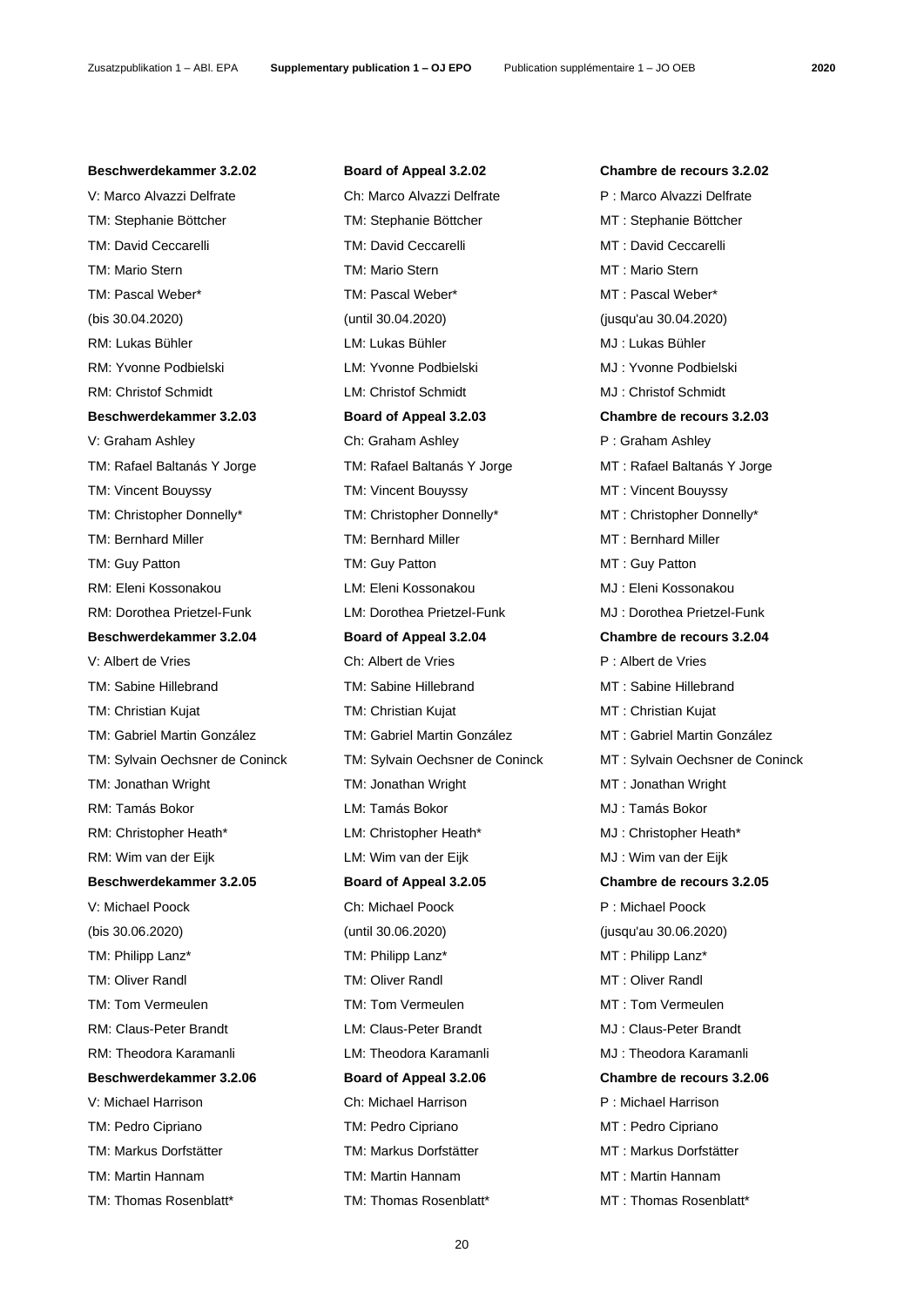Zusatzpublikation 1 – ABl. EPA **Supplementary publication 1 – OJ EPO** Publication supplémentaire 1 – JO OEB **2020**

RM: Jeannine Hoppe LM: Jeannine Hoppe MJ : Jeannine Hoppe RM: Aurélie Jimenez LM: Aurélie Jimenez MJ : Aurélie Jimenez RM: Eleni Kossonakou LM: Eleni Kossonakou MJ : Eleni Kossonakou RM: Wilhelm Ungler **LM: Wilhelm Ungler** MJ : Wilhelm Ungler **Beschwerdekammer 3.2.07 Board of Appeal 3.2.07 Chambre de recours 3.2.07** V + RM: Ingo Beckedorf Ch + LM: Ingo Beckedorf P + MJ : Ingo Beckedorf TM: Anja Beckman TM: Anja Beckman MT : Anja Beckman TM: Vincenzo Bevilacqua TM: Vincenzo Bevilacqua MT : Vincenzo Bevilacqua TM: Antonio Cano Palmero TM: Antonio Cano Palmero MT : Antonio Cano Palmero TM: Andrea Pieracci\* TM: Andrea Pieracci\* TM: Andrea Pieracci\* MT : Andrea Pieracci\* TM: Konstantinos Poalas TM: Konstantinos Poalas MT : Konstantinos Poalas RM: Robert Cramer LM: Robert Cramer MJ : Robert Cramer **Beschwerdekammer 3.2.08 Board of Appeal 3.2.08 Chambre de recours 3.2.08** V: Paola Acton Ch: Paola Acton P : Paola Acton TM: Andreas Björklund TM: Andreas Björklund MT : Andreas Björklund TM: Gerhard Buchmann TM: Gerhard Buchmann MT: Gerhard Buchmann TM: Matthew Foulger TM: Matthew Foulger TM: Matthew Foulger MT : Matthew Foulger TM: Christoph Herberhold\* TM: Christoph Herberhold\* MT : Christoph Herberhold\* TM: Michael Olapinski TM: Michael Olapinski MT : Michael Olapinski TM: Christoph Vetter TM: Christoph Vetter TM: Christoph Vetter MT: Christoph Vetter RM: Yvonne Podbielski LM: Yvonne Podbielski MJ : Yvonne Podbielski RM: Christof Schmidt LM: Christof Schmidt MJ : Christof Schmidt RM: Petra Schmitz LM: Petra Schmitz MJ : Petra Schmitz **Beschwerdekammer 3.3.01 Board of Appeal 3.3.01 Chambre de recours 3.3.01** V: Albert Lindner Ch: Albert Lindner P : Albert Lindner TM: Silke Albrecht TM: Silke Albrecht MT : Silke Albrecht TM: Regina Hauss TM: Regina Hauss MT : Regina Hauss TM: José Molina de Alba TM: José Molina de Alba MT : José Molina de Alba TM: Magdalena Pregetter TM: Magdalena Pregetter MT : Magdalena Pregetter TM: Gudrun Seufert TM: Gudrun Seufert MT : Gudrun Seufert TM: Teresa Sommerfeld\* TM: Teresa Sommerfeld\* MT : Teresa Sommerfeld\* RM: Martina Blasi **RM: Martina Blasi** LM: Martina Blasi **MJ : Martina Blasi** MJ : Martina Blasi RM: Lukas Bühler LM: Lukas Bühler MJ : Lukas Bühler RM: Paul de Heij **RM: Paul de Heij LM: Paul de Heij** MJ : Paul de Heij RM: Roberto Romandini **LM: Roberto Romandini** MJ : Roberto Romandini **Beschwerdekammer 3.3.02 Board of Appeal 3.3.02 Chambre de recours 3.3.02** V: Marcus O. Müller Ch: Marcus O. Müller P : Marcus O. Müller TM: Samuel Bertrand TM: Samuel Bertrand MT: Samuel Bertrand TM: Achim Lenzen TM: Achim Lenzen MT : Achim Lenzen TM: Michele Maremonti\* TM: Michele Maremonti\* MT : Michele Maremonti\* TM: Paul O'Sullivan TM: Paul O'Sullivan MT : Paul O'Sullivan RM: Martina Blasi LM: Martina Blasi MJ : Martina Blasi

RM: Lukas Bühler LM: Lukas Bühler MJ : Lukas Bühler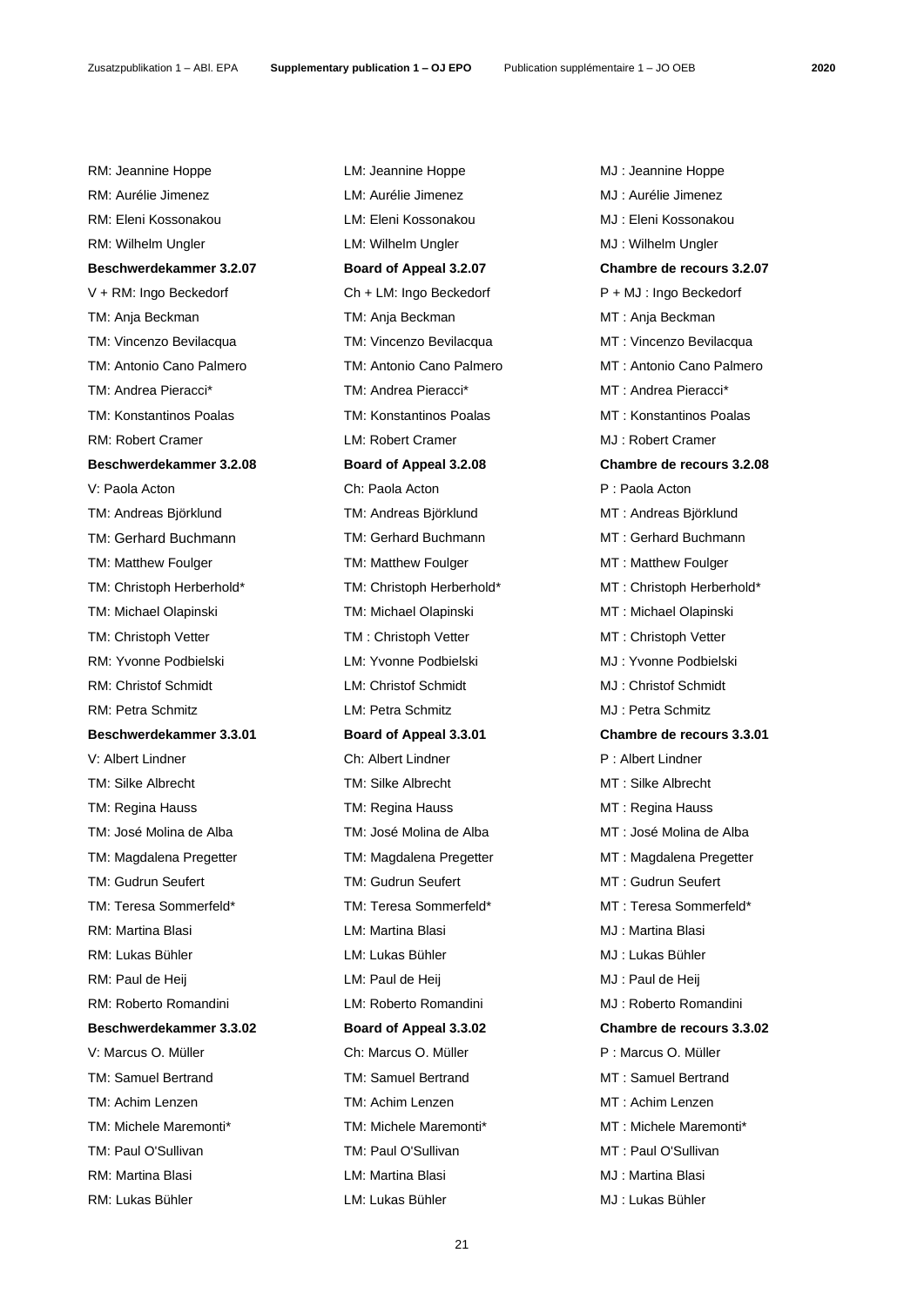RM: Paul de Heij **RM: Paul de Heij LM: Paul de Heij** MJ : Paul de Heij RM: Roberto Romandini **MJ**: Roberto Romandini MJ : Roberto Romandini **Beschwerdekammer 3.3.03 Board of Appeal 3.3.03 Chambre de recours 3.3.03** V: Daniele Semino Ch: Daniele Semino P : Daniele Semino TM: Olivier Dury TM: Olivier Dury TM: Olivier Dury MT : Olivier Dury TM: Maxwell Gordon\* TM: Maxwell Gordon\* MT : Maxwell Gordon\* TM: Damien Marquis TM: Damien Marquis MT : Damien Marquis TM: François Rousseau TM: François Rousseau MT : François Rousseau RM: Claus-Peter Brandt **LM: Claus-Peter Brandt** MJ: Claus-Peter Brandt RM: Robert Cramer LM: Robert Cramer MJ : Robert Cramer RM: Wilhelm Ungler **LM: Wilhelm Ungler** LM: Wilhelm Ungler **MJ** : Wilhelm Ungler **Beschwerdekammer 3.3.04 Board of Appeal 3.3.04 Chambre de recours 3.3.04** V: Gabriele Alt Ch: Gabriele Alt P : Gabriele Alt TM: Ashok Chakravarty TM: Ashok Chakravarty MT : Ashok Chakravarty TM: Bart Claes\* TM: Bart Claes\* MT : Bart Claes\* TM: Oskar Lechner TM: Oskar Lechner TM: Oskar Lechner MT : Oskar Lechner TM: Dulce Luis Alves TM: Dulce Luis Alves TM: Dulce Luis Alves MT : Dulce Luis Alves TM: Renate Morawetz TM: Renate Morawetz MT : Renate Morawetz TM: Berthold Rutz TM: Berthold Rutz and TM: Berthold Rutz CHT: Berthold Rutz TM: Anja Schmitt TM: Anja Schmitt MT : Anja Schmitt RM: Martina Blasi LM: Martina Blasi MJ : Martina Blasi RM: Lukas Bühler LM: Lukas Bühler MJ : Lukas Bühler RM: Paul de Heij de Heij LM: Paul de Heij de Heij de Heij MJ : Paul de Heij RM: Roberto Romandini LM: Roberto Romandini MJ : Roberto Romandini **Beschwerdekammer 3.3.05 Board of Appeal 3.3.05 Chambre de recours 3.3.05** V: Ernst Bendl Ch: Ernst Bendl P : Ernst Bendl TM: Sonja Besselmann TM: Sonja Besselmann MT : Sonja Besselmann TM: Thorsten Burkhardt TM: Thorsten Burkhardt MT : Thorsten Burkhardt TM: Guy Glod\* TM: Guy Glod\* TM: Guy Glod\* MT: Guy Glod\* RM: Peter Guntz **COLLECT COLLECT COLLECT COLLECT COLLECT COLLECT COLLECT COLLECT COLLECT COLLECT COLLECT COLLECT COLLECT COLLECT COLLECT COLLECT COLLECT COLLECT COLLECT COLLECT COLLECT COLLECT COLLECT COLLECT COLLECT COLLE** RM: Olga Loizou **LM: Olga Loizou** LM: Olga Loizou **MJ** : Olga Loizou RM: Richard Winkelhofer **LM: Richard Winkelhofer** MJ: Richard Winkelhofer **Beschwerdekammer 3.3.06 Board of Appeal 3.3.06 Chambre de recours 3.3.06** V: Jean-Michel Schwaller Ch: Jean-Michel Schwaller P : Jean-Michel Schwaller TM: Paolo Ammendola TM: Paolo Ammendola MT : Paolo Ammendola TM: Sergio Arrojo TM: Sergio Arrojo MT : Sergio Arrojo TM: Luigi Li Voti\* TM: Luigi Li Voti\* MT : Luigi Li Voti\* TM: Giuseppe Santavicca TM: Giuseppe Santavicca MT : Giuseppe Santavicca RM: Claus-Peter Brandt **LM: Claus-Peter Brandt** MJ : Claus-Peter Brandt RM: Robert Cramer LM: Robert Cramer MJ : Robert Cramer RM: Christopher Heath LM: Christopher Heath MJ : Christopher Heath

RM: Jeannine Hoppe LM: Jeannine Hoppe MJ : Jeannine Hoppe

RM: Sofía Fernández de Córdoba LM: Sofía Fernández de Córdoba MJ : Sofía Fernández de Córdoba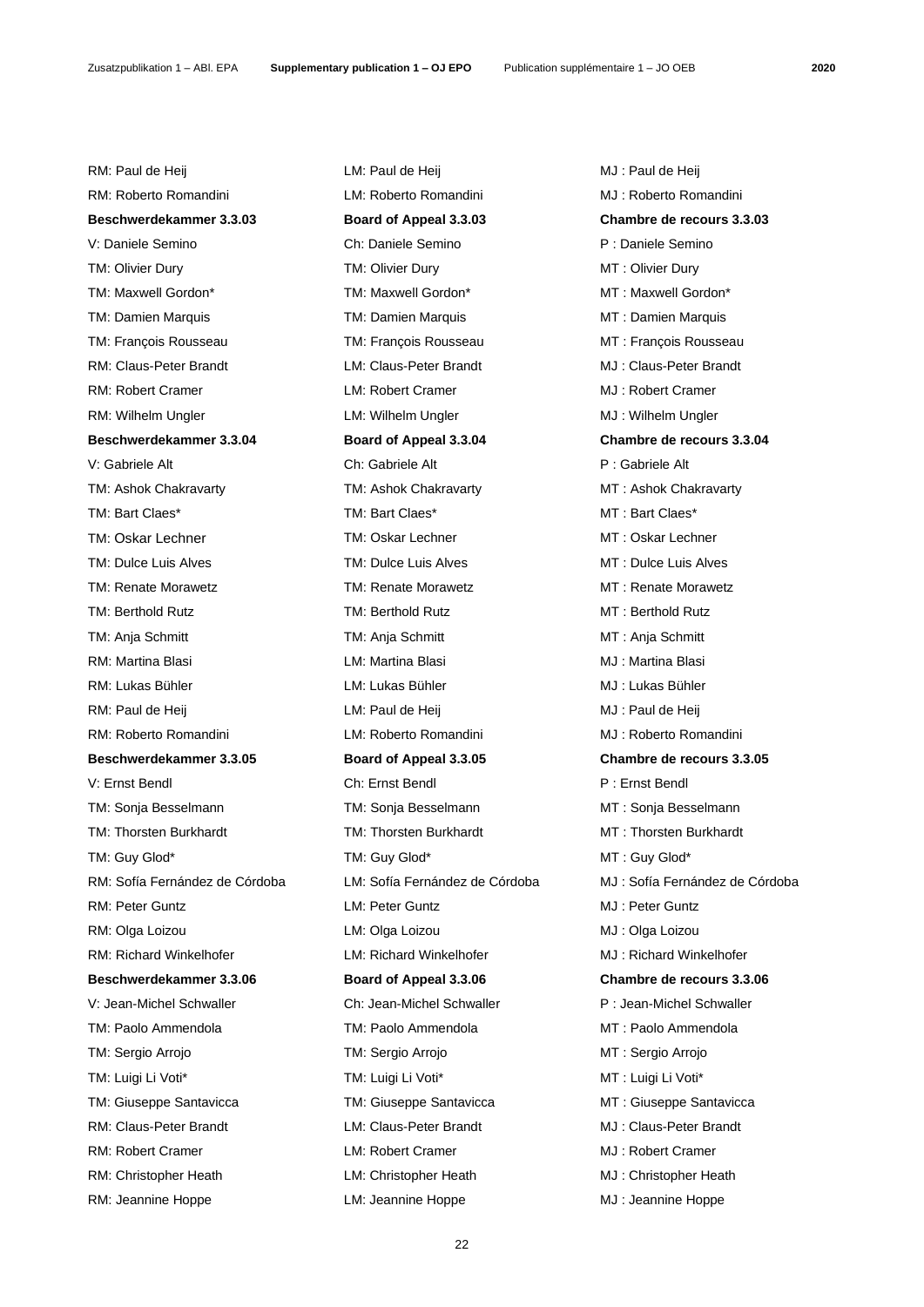# **Beschwerdekammer 3.3.07 Board of Appeal 3.3.07 Chambre de recours 3.3.07**

V: Ambrogio Usuelli Ch: Ambrogio Usuelli P : Ambrogio Usuelli TM: Denis Boulois TM: Denis Boulois MT : Denis Boulois TM: Eric Duval TM: Eric Duval TM: Eric Duval MT : Eric Duval RM: Yvonne Podbielski\* LM: Yvonne Podbielski\* MJ : Yvonne Podbielski\* RM: Petra Schmitz LM: Petra Schmitz MJ : Petra Schmitz **Beschwerdekammer 3.3.08 Board of Appeal 3.3.08 Chambre de recours 3.3.08** V: Beat Stolz Ch: Beat Stolz P : Beat Stolz TM: Pere Julià TM: Pere Julià MT : Pere Julià TM: Marco Montrone TM: Marco Montrone MT : Marco Montrone TM: Daniel Pilat TM: Daniel Pilat MT : Daniel Pilat RM: Jean Geschwind **Muller LM: Jean Geschwind CM**J : Jean Geschwind RM: David Rogers LM: David Rogers MJ : David Rogers RM: Richard Winkelhofer **LM: Richard Winkelhofer** MJ: Richard Winkelhofer **Beschwerdekammer 3.3.09 Board of Appeal 3.3.09 Chambre de recours 3.3.09** V: Andreas Haderlein **Ch: Andreas Haderlein** P: Andreas Haderlein P : Andreas Haderlein TM: Markus Ansorge TM: Markus Ansorge TM: Markus Ansorge MT : Markus Ansorge TM: Nikolaos Perakis\* TM: Nikolaos Perakis\* MT : Nikolaos Perakis\* (bis 31.05.2020) (until 31.05.2020) (jusqu'au 31.05.2020) TM: Francesco Rinaldi TM: Francesco Rinaldi MT : Francesco Rinaldi TM: Andrea Veronese TM: Andrea Veronese MT : Andrea Veronese RM: Fritz Blumer LM: Fritz Blumer MJ : Fritz Blumer RM: Eleni Kossonakou LM: Eleni Kossonakou MJ : Eleni Kossonakou RM: David Rogers **CONTEX CONTEX LM: David Rogers** MJ : David Rogers MJ : David Rogers **Beschwerdekammer 3.3.10 Board of Appeal 3.3.10 Chambre de recours 3.3.10** V: Pascal Gryczka Ch: Pascal Gryczka Ch: Pascal Gryczka P : Pascal Gryczka TM: Christine Komenda\* TM: Christine Komenda\* MT : Christine Komenda\* (bis 31.03.2020) (until 31.03.2020) (jusqu'au 31.03.2020) TM: Raquel Pérez Carlón\* TM: Raquel Pérez Carlón\* MT : Raquel Pérez Carlón\* (\*ab 01.04.2020) (\*as from 01.04.2020) (\*à compter du 01.04.2020) TM: Jean-Claude Schmid TM: Jean-Claude Schmid MT : Jean-Claude Schmid RM: Fritz Blumer LM: Fritz Blumer MJ : Fritz Blumer RM: Tamás Bokor LM: Tamás Bokor MJ : Tamás Bokor RM: Wim van der Eijk LM: Wim van der Eijk MJ : Wim van der Eijk **Beschwerdekammer 3.4.01 Board of Appeal 3.4.01 Chambre de recours 3.4.01** V: Paul Scriven Ch: Paul Scriven P : Paul Scriven P : Paul Scriven TM: Teodor Alecu TM: Teodor Alecu MT : Teodor Alecu TM: Pascal Fontenay\* TM: Pascal Fontenay\* MT : Pascal Fontenay\* TM: Fiona Neumann TM: Fiona Neumann MT : Fiona Neumann TM: Bernhard Noll TM: Bernhard Noll MT : Bernhard Noll

TM: Maria Rosario Vega Laso\* TM: Maria Rosario Vega Laso\* MT : Maria Rosario Vega Laso\* TM: Matthias Kollmannsberger TM: Matthias Kollmannsberger MT : Matthias Kollmannsberger TM: Thomas Zinke TM: Thomas Zinke TM: Thomas Zinke MT : Thomas Zinke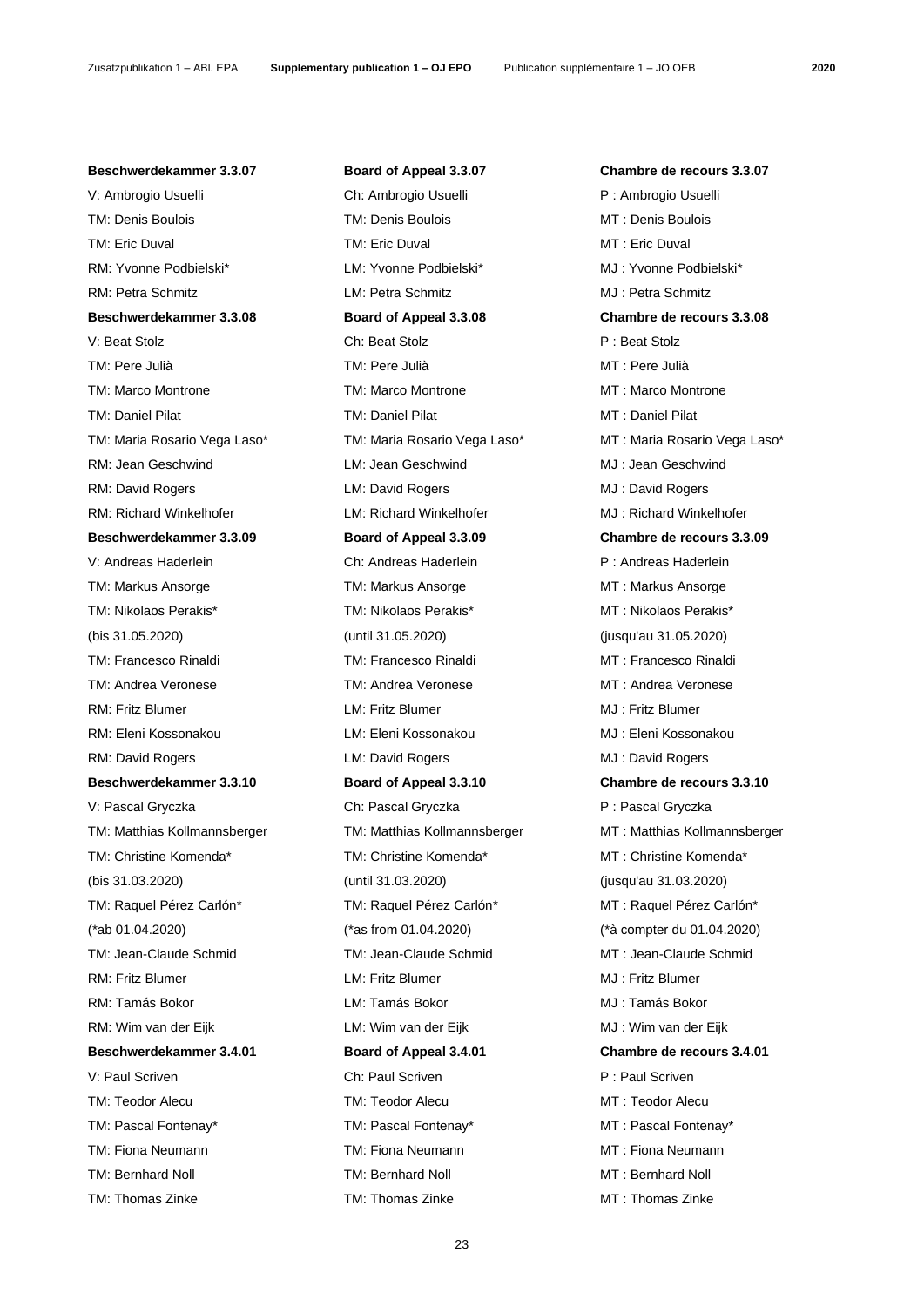RM: David Rogers **LM: David Rogers** CM: David Rogers MJ: David Rogers RM: Richard Winkelhofer **LM: Richard Winkelhofer** MJ: Richard Winkelhofer **Beschwerdekammer 3.4.02 Board of Appeal 3.4.02 Chambre de recours 3.4.02** V: Roland Bekkering **Ch: Roland Bekkering P** : Roland Bekkering TM: André Hornung TM: André Hornung TM: André Hornung MT : André Hornung TM: Christian Kallinger TM: Christian Kallinger MT : Christian Kallinger RM: Georg Decker **LM: Georg Decker CMJ : Georg Decker** MJ : Georg Decker RM: Theodora Karamanli LM: Theodora Karamanli MJ : Theodora Karamanli RM: Bernhard Müller\* LM: Bernhard Müller\* MJ : Bernhard Müller\* **Beschwerdekammer 3.4.03 Board of Appeal 3.4.03 Chambre de recours 3.4.03** V: Gunnar Eliasson Ch: Gunnar Eliasson P : Gunnar Eliasson TM: Andreas Böhm-Pélissier TM: Andreas Böhm-Pélissier MT : Andreas Böhm-Pélissier TM: Thomas Häusser\* TM: Thomas Häusser\* MT : Thomas Häusser\* TM: Marc Ley TM: Marc Ley TM: Marc Ley TM: Marc Ley MT : Marc Ley TM: Emmanuel Papastefanou TM: Emmanuel Papastefanou MT : Emmanuel Papastefanou TM: Michael Stenger TM: Michael Stenger MT : Michael Stenger TM: Judith Thomas TM: Judith Thomas MT : Judith Thomas TM: Seamus Ward TM: Seamus Ward MT : Seamus Ward RM: Tamás Bokor LM: Tamás Bokor MJ : Tamás Bokor RM: Georg Decker **LM: Georg Decker CMI : Georg Decker** MJ : Georg Decker RM: Christopher Heath LM: Christopher Heath MJ : Christopher Heath RM: Wim van der Eijk LM: Wim van der Eijk MJ : Wim van der Eijk **Beschwerdekammer 3.5.01 Board of Appeal 3.5.01 Chambre de recours 3.5.01** V: William Chandler **Chinam Chandler Chinam Chandler** Ch: William Chandler **P** : William Chandler TM: Norbert Glaser TM: Norbert Glaser TM: Norbert Glaser MT : Norbert Glaser TM: Marcus Höhn TM: Marcus Höhn MT : Marcus Höhn TM: Annika Wahrenberg TM: Annika Wahrenberg MT : Annika Wahrenberg TM: Wojciech Zubrzycki TM: Wojciech Zubrzycki MT : Wojciech Zubrzycki RM: Christof Schmidt LM: Christof Schmidt MJ : Christof Schmidt RM: Petra Schmitz\* LM: Petra Schmitz\* MJ : Petra Schmitz\* **Beschwerdekammer 3.5.02 Board of Appeal 3.5.02 Chambre de recours 3.5.02** V: Richard Lord Ch: Richard Lord P : Richard Lord TM: Harald Bronold TM: Harald Bronold MT : Harald Bronold TM: Gary Flyng\* TM: Gary Flyng\* TM: Gary Flyng\* MT : Gary Flyng\* TM: Fabian Giesen TM: Fabian Giesen MT : Fabian Giesen TM: Claudia Vassoille TM: Claudia Vassoille MT : Claudia Vassoille

RM: Robert Cramer LM: Robert Cramer MJ : Robert Cramer RM: Jeannine Hoppe LM: Jeannine Hoppe MJ : Jeannine Hoppe RM: Wilhelm Ungler **LM: Wilhelm Ungler** LM: Wilhelm Ungler MJ : Wilhelm Ungler

RM: Jean Geschwind LM: Jean Geschwind MJ : Jean Geschwind TM: Francisco Narganes-Quijano TM: Francisco Narganes-Quijano MT : Francisco Narganes-Quijano TM: Hans-Christoph von Gronau TM: Hans-Christoph von Gronau MT : Hans-Christoph von Gronau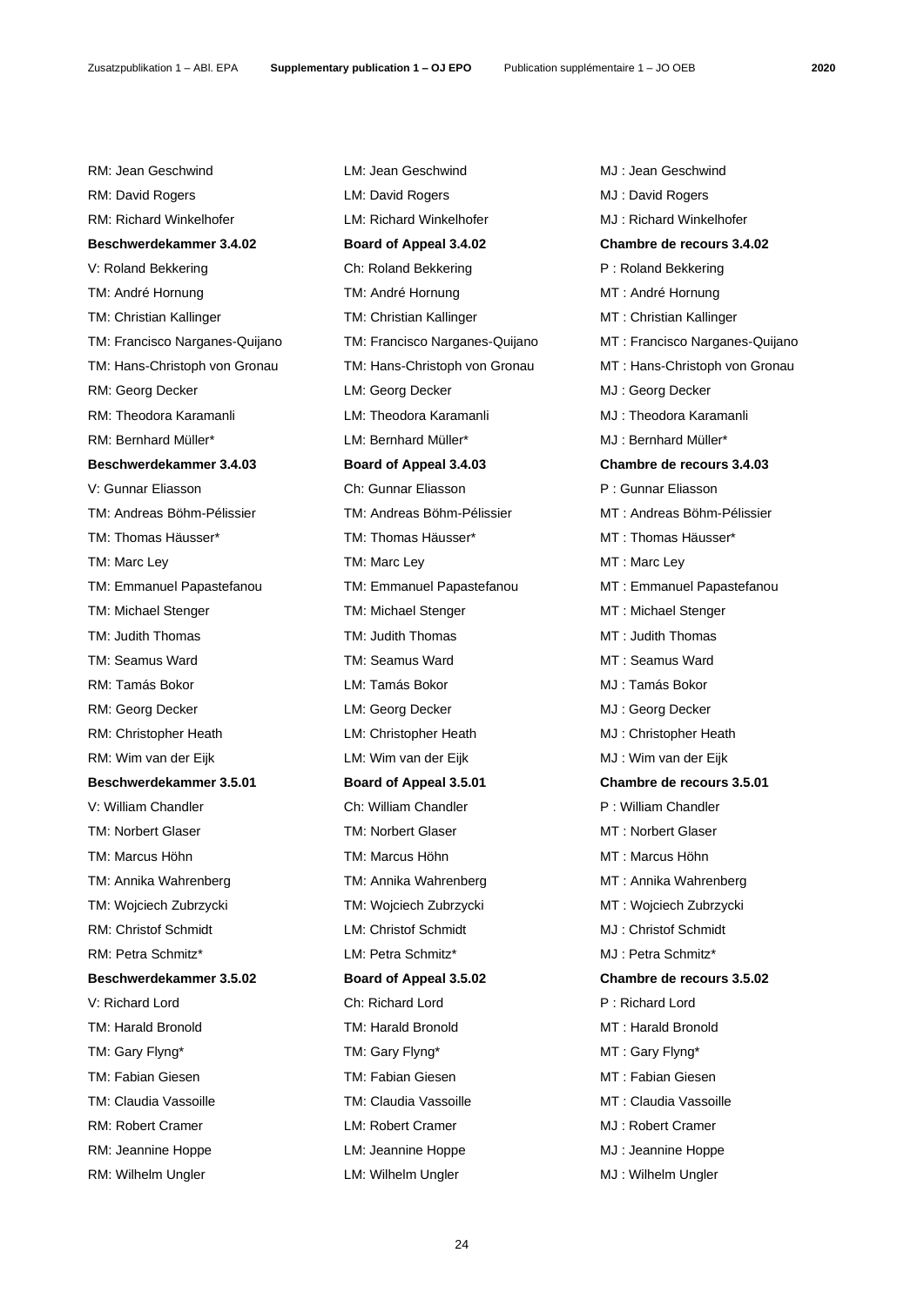# **Beschwerdekammer 3.5.03 Board of Appeal 3.5.03 Chambre de recours 3.5.03**

V: Kemal Bengi-Akyuerek Ch: Kemal Bengi-Akyuerek P : Kemal Bengi-Akyuerek TM: Javier Eraso Helguera TM: Javier Eraso Helguera MT : Javier Eraso Helguera TM: Rolf Gerdes TM: Rolf Gerdes TM: Rolf Gerdes MT: Rolf Gerdes TM: Karel Peirs TM: Karel Peirs MT : Karel Peirs TM: Klaus Schenkel TM: Klaus Schenkel MT : Klaus Schenkel TM: Timothy Snell\* TM: Timothy Snell\* MT : Timothy Snell\* RM: Jean Geschwind LM: Jean Geschwind MJ : Jean Geschwind RM: Roberto Romandini **Musicial Contract LM: Roberto Romandini** MJ : Roberto Romandini RM: Richard Winkelhofer **LM: Richard Winkelhofer** MJ: Richard Winkelhofer **Beschwerdekammer 3.5.04 Board of Appeal 3.5.04 Chambre de recours 3.5.04** V: Christian Kunzelmann Ch: Christian Kunzelmann P : Christian Kunzelmann TM: Alain Dumont TM: Alain Dumont MT : Alain Dumont TM: Benjamin Le Guen TM: Benjamin Le Guen MT : Benjamin Le Guen TM: Marc Paci\* TM: Marc Paci\* MT : Marc Paci\* TM: Alexander Seeger TM: Alexander Seeger TM: Alexander Seeger MT : Alexander Seeger TM: Brigitte Willems TM: Brigitte Willems MT : Brigitte Willems RM: Georg Decker **LM: Georg Decker CM**J : Georg Decker RM: Theodora Karamanli **LM: Theodora Karamanli** MJ : Theodora Karamanli RM: Bernhard Müller LM: Bernhard Müller MJ : Bernhard Müller **Beschwerdekammer 3.5.05 Board of Appeal 3.5.05 Chambre de recours 3.5.05** V: Andrea Ritzka Ch: Andrea Ritzka P : Andrea Ritzka TM: Philippe Cretaine\* TM: Philippe Cretaine\* MT : Philippe Cretaine\* TM: Eyüp Konak TM: Eyüp Konak TM: Eyüp Konak TM: Eyüp Konak TM: Eyüp Konak T TM: Nikolay Uhlmann TM: Nikolay Uhlmann MT : Nikolay Uhlmann RM: Fritz Blumer **LM: Fritz Blumer** LM: Fritz Blumer **MJ** : Fritz Blumer RM: Dorothea Prietzel-Funk LM: Dorothea Prietzel-Funk MJ : Dorothea Prietzel-Funk **Beschwerdekammer 3.5.06 Board of Appeal 3.5.06 Chambre de recours 3.5.06** V: Martin Müller Ch: Martin Müller P : Martin Müller TM: Stefan Krischer TM: Stefan Krischer MT : Stefan Krischer TM: Alan Teale\* TM: Alan Teale\* MT : Alan Teale\* TM: Georges Zucka TM: Georges Zucka MT : Georges Zucka RM: Aurélie Jimenez LM: Aurélie Jimenez MJ : Aurélie Jimenez RM: Bernhard Müller **LM: Bernhard Müller** MJ : Bernhard Müller **Beschwerdekammer 3.5.07 Board of Appeal 3.5.07 Chambre de recours 3.5.07** V + RM: Rainer Moufang Ch + LM: Rainer Moufang P + MJ: Rainer Moufang TM: Corinne Barel-Faucheux TM: Corinne Barel-Faucheux MT : Corinne Barel-Faucheux TM: Ronald de Man TM: Ronald de Man MT : Ronald de Man TM: Michael Jaedicke TM: Michael Jaedicke MT : Michael Jaedicke

# RM: Martina Blasi LM: Martina Blasi MJ : Martina Blasi

TM: Paula San-Bento Furtado\* TM: Paula San-Bento Furtado\* MT : Paula San-Bento Furtado\*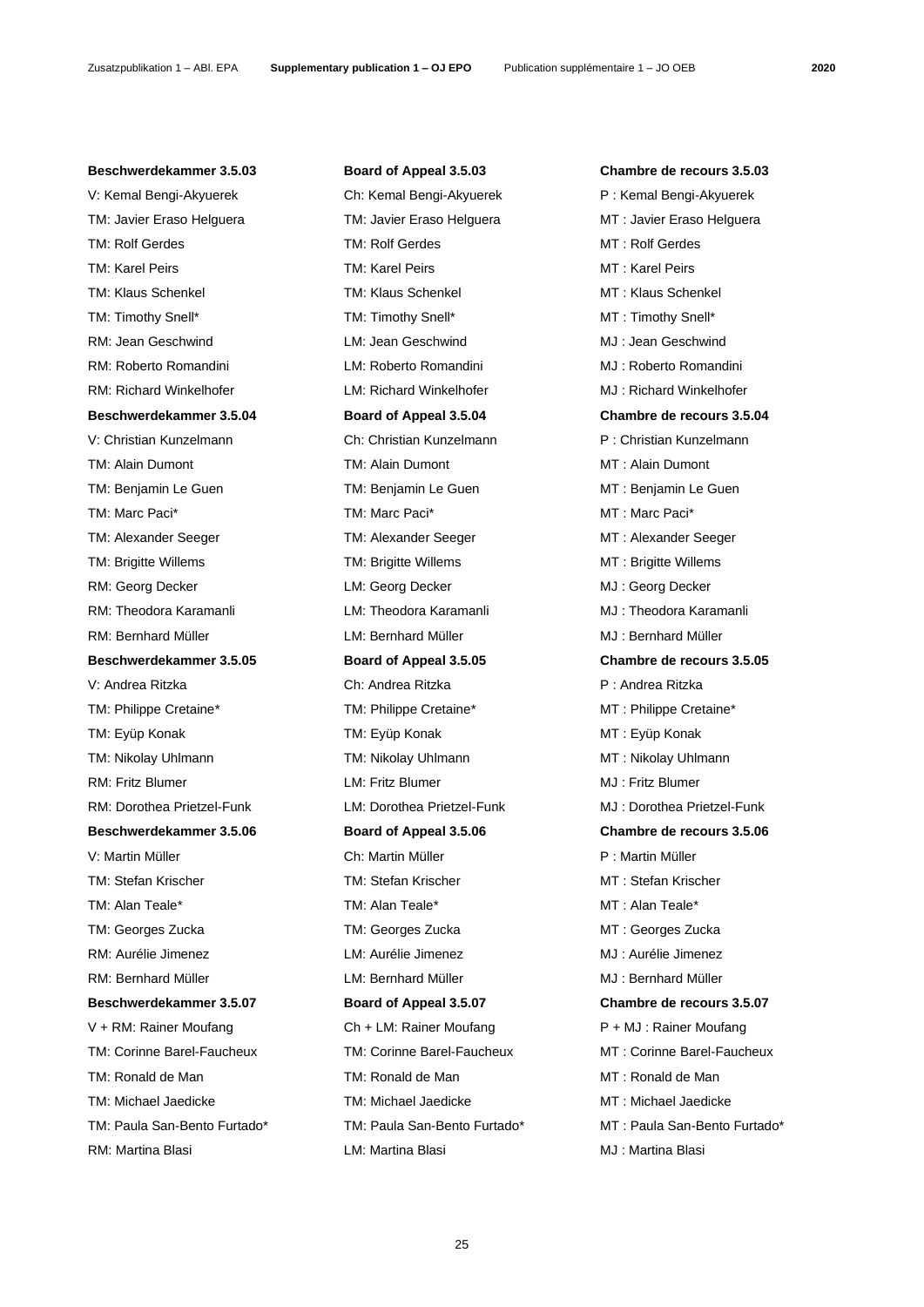# **Artikel 3 Article 3 Article 3**

# **Zusammensetzung der Kammer in einer Beschwerdesache**

(1) Der Vorsitzende bestimmt aus dem Kreis der Mitglieder der Kammer die Zusammensetzung, in welcher die Kammer über die Beschwerde entscheidet.

(2) Bei der Bestimmung der Zusammensetzung berücksichtigt der Vorsitzende insbesondere die Arbeitsbelastung der Kammermitglieder sowie die technischen und sprachlichen Anforderungen der Beschwerdesache.

(3) Erfordern es die Umstände einer Beschwerde, bestimmt der Vorsitzende ein technisch vorgebildetes Mitglied einer anderen Kammer. Dabei hat er das Einvernehmen mit deren Vorsitzendem herzustellen.

(4) Erfordern es die Umstände einer Beschwerde, bestimmt der Vorsitzende ein rechtskundiges Mitglied, welches Mitglied einer anderen Kammer ist. Dabei hat er das Einvernehmen mit dem Vorsitzenden der Juristischen Beschwerdekammer herzustellen.

(5) Der Präsident der Beschwerdekammern ist bei Anwendung der Absätze 3 und 4 zu unterrichten.

# **Artikel 4 Article 4 Article 4**

# **Änderung der Zusammensetzung der Kammer in einer Beschwerdesache**

(1) Kann ein nach Artikel 3 oder 4 bestimmtes Mitglied an der Beschwerdesache nicht oder nicht mehr mitwirken oder gibt eine Änderung des Geschäftsverteilungsplans hierzu Anlass, bestimmt der Vorsitzende ein anderes Mitglied der Kammer. Dabei berücksichtigt er insbesondere die in Artikel 3 Absatz 2 genannten Kriterien.

(2) Kann ein technisch vorgebildetes Mitglied einer der nachstehend genannten Kammern nicht unter Anwendung des Absatzes 1 ersetzt werden, bestimmt der Vorsitzende ein Mitglied einer der Kammern seiner oder ihrer nachstehend genannten Gruppe, vorbehaltlich der Zustimmung des Vorsitzenden dieser Kammer und unter Berücksichtigung insbesondere der in Artikel 3 Absatz 2 genannten Kriterien:

- Kammern 3.2.01, 3.2.03, 3.2.04 und 3.2.07;

- Kammern 3.2.02 und 3.2.08;
- Kammern 3.3.01, 3.3.04 und 3.3.08;
- Kammern 3.3.05 und 3.3.06;
- Kammern 3.3.02 und 3.3.10; sowie
- Kammern 3.5.05 und 3.5.07.

# **Composition of the Board in a particular appeal**

(1) The Chairman shall determine the composition of the board responsible for deciding it from amongst the Board members.

(2) In determining the composition the Chairman shall in particular take account of the workload of each member and the technical and language requirements of the case.

(3) If the circumstances of the appeal make it necessary, the Chairman shall designate a technically qualified member from another Board. In so doing he or she shall obtain the consent of the Chairman of that Board.

(4) If the circumstances of the appeal make it necessary, the Chairman shall designate a legally qualified member from another Board. In so doing he or she shall obtain the consent of the Chairman of the Legal Board of Appeal.

(5) The President of the Boards of Appeal shall be informed of the application of paragraphs 3 and 4.

# **Change of composition of the Board in a particular appeal**

(1) If a member designated pursuant to Article 3 or 4 cannot or can no longer participate in the case, or if a change in the business distribution scheme occasions it, the Chairman shall designate another member of his or her Board to replace that member, having regard in particular to the criteria indicated in Article 3, paragraph 2.

(2) If a technically qualified member of one of the Boards listed below cannot be replaced in accordance with paragraph 1, the Chairman shall designate a member of one of the Boards of his or her group as defined below, subject to the agreement of the Chairman of that Board and having regard in particular to the criteria indicated in Article 3, paragraph 2:

- Boards 3.2.01, 3.2.03, 3.2.04 and 3.2.07;

- Boards 3.2.02 and 3.2.08;
- Boards 3.3.01, 3.3.04 and 3.3.08;
- Boards 3.3.05 and 3.3.06;
- Boards 3.3.02 and 3.3.10; and
- Boards 3.5.05 and 3.5.07.

# **Composition de la chambre appelée à statuer dans un recours**

(1) Le président désigne parmi les membres de la chambre ceux qui composent la chambre appelée à statuer sur le recours.

(2) Lors de la détermination de la composition, le président tient notamment compte de la charge de travail de chaque membre ainsi que des exigences techniques et linguistiques du recours considéré.

(3) Si les circonstances d'un recours l'exigent, le président désigne un membre technicien d'une autre chambre. Dans ce cas, il s'assure de l'accord du président de la chambre concernée.

(4) Si les circonstances d'un recours l'exigent, le président désigne dans la composition un membre juriste d'une autre chambre. Dans ce cas, il s'assure de l'accord du président de la chambre de recours juridique.

(5) Le Président des chambres de recours doit être informé de l'application des paragraphes 3 et 4.

# **Modification de la composition de la chambre appelée à statuer sur un recours**

(1) Si un membre désigné en application de l'article 3 ou 4 n'est pas ou n'est plus en mesure de participer au règlement d'un recours, ou si une modification du plan de répartition des affaires l'exige, le président désigne un autre membre de sa chambre en tenant compte notamment des critères exposés à l'article 3, paragraphe 2.

(2) Si un membre technicien d'une des chambres listées ci-dessous ne peut être remplacé conformément au paragraphe 1, le président désigne un membre de l'une des chambres de son groupe tel que défini ci-dessous, sous réserve de l'accord du président de cette chambre et en tenant compte notamment des critères exposés à l'article 3, paragraphe 2 :

- Chambres 3.2.01, 3.2.03, 3.2.04 et 3.2.07 ;

- Chambres 3.2.02 et 3.2.08 ;
- Chambres 3.3.01, 3.3.04 et 3.3.08 ;
- Chambres 3.3.05 et 3.3.06 ;
- Chambres 3.3.02 et 3.3.10 ; et
- Chambres 3.5.05 et 3.5.07.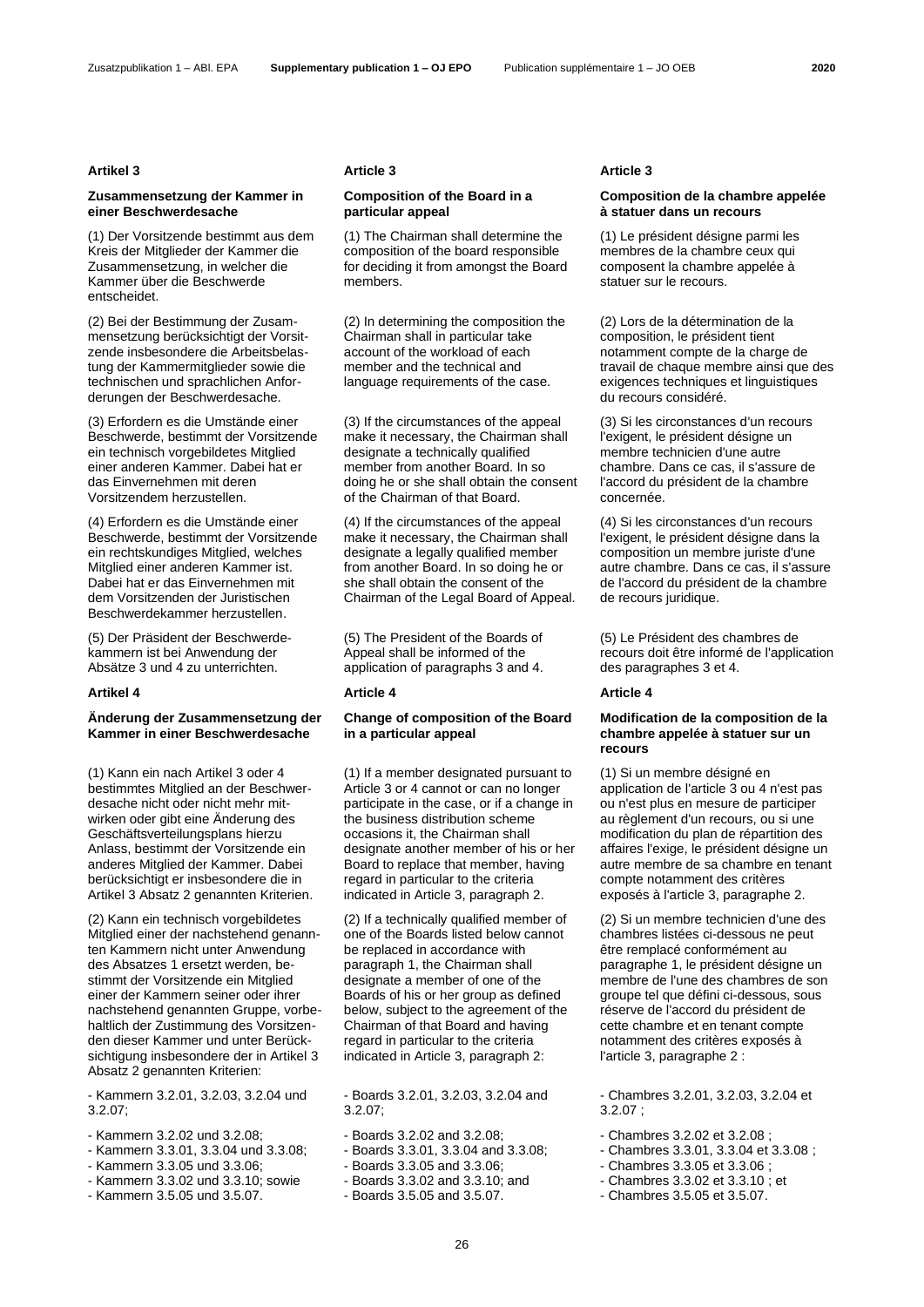(3) Kann ein technisch vorgebildetes Mitglied nicht unter Anwendung der Absätze 1 oder 2 ersetzt werden, bestimmt der Vorsitzende ein technisch vorgebildetes Mitglied, das Mitglied einer anderen Kammer ist. Dabei hat er das Einvernehmen mit deren Vorsitzendem herzustellen und insbesondere die in Artikel 3 Absatz 2 genannten Kriterien zu berücksichtigen.

(4) Kann ein rechtskundiges Mitglied nicht unter Anwendung des Absatzes 1 ersetzt werden, bestimmt der Vorsitzende ein rechtskundiges Mitglied einer anderen Kammer. Dabei hat er das Einvernehmen mit dem Vorsitzenden der Juristischen Beschwerdekammer herzustellen. Dabei berücksichtigt er insbesondere die in Artikel 3 Absatz 2 genannten Kriterien.

(5) Der Präsident der Beschwerdekammern ist bei Anwendung der Absätze 3 und 4 zu unterrichten.

# **Bestimmung eines Ersatzmitgliedes durch den Präsidenten der Beschwerdekammern**

Kann durch die Anwendung von Artikel 4 ein Kammermitglied nicht ersetzt werden, bestimmt der Präsident der Beschwerdekammern das Ersatzmitglied.

# **Artikel 6 Article 6 Article 6**

# **Zusammensetzung der Kammer bei sachlichem Zusammenhang mehrerer Beschwerden**

Stehen bei der Kammer anhängige Beschwerden insbesondere wegen ähnlicher Rechts- und Tatfragen in einem sachlichen Zusammenhang, kann der Vorsitzende bestimmen, dass die Kammer in derselben Besetzung entscheidet.

# **Übergangsbestimmungen Transitional provisions Dispositions transitoires**

Unberührt von diesem Geschäftsverteilungsplan bleiben die Verfahren, in denen vor dem 1. Januar 2020 bereits ein Bescheid ergangen oder eine mündliche Verhandlung anberaumt worden ist, sowie die Verfahren, die in den Übergangsbestimmungen früherer Geschäftsverteilungspläne einzeln zugewiesen worden sind. Diese Regelung gilt entsprechend, wenn während des Geschäftsjahres eine Änderung der Geschäftsverteilung erfolgt.

(3) If a technically qualified member cannot be replaced in accordance with paragraph 1 or 2, the Chairman shall designate a technically qualified member from another Board. In so doing he or she shall obtain the consent of the Chairman of that Board and have regard in particular to the criteria indicated in Article 3, paragraph 2.

(4) If a legally qualified member cannot be replaced in accordance with paragraph 1, the Chairman shall designate a legally qualified member from another Board. In so doing he or she shall obtain the consent of the Chairman of the Legal Board of Appeal and have regard in particular to the criteria indicated in Article 3, paragraph 2.

(5) The President of the Boards of Appeal shall be informed of the application of paragraphs 3 and 4.

# **Artikel 5 Article 5 Article 5**

# **Designation of a replacement member by the President of the Boards of Appeal**

If a member of a board cannot be replaced by applying Article 4, the President of the Boards of Appeal shall designate the replacement member.

# **Composition of the board where a number of appeals are closely linked**

Where appeals pending before the Board are closely linked, in particular by involving similar legal or factual questions, the Chairman may order that the board shall decide in the same composition.

# **Artikel 7 Article 7 Article 7**

Cases in which before 1 January 2020 a communication has been sent or oral proceedings have been appointed shall not be affected by this business distribution scheme, nor shall those cases individually allocated in transitional provisions of previous business distribution schemes. This provision applies mutatis mutandis if the business distribution scheme is amended during the working year.

(3) Si un membre technicien ne peut être remplacé conformément aux paragraphes 1 ou 2, le président désigne un membre technicien d'une autre chambre. Dans ce cas, il s'assure de l'accord du président de la chambre concernée et tient compte notamment des critères exposés à l'article 3, paragraphe 2.

(4) Si un membre juriste ne peut être remplacé conformément au paragraphe 1, le président désigne un membre juriste d'une autre chambre. Dans ce cas, il s'assure de l'accord du président de la chambre de recours juridique et tient compte notamment des critères exposés à l'article 3, paragraphe 2.

(5) Le Président des chambres de recours doit être informé de l'application des paragraphes 3 et 4.

# **Désignation d'un membre remplaçant par le Président des chambres de recours**

Si un membre de chambre ne peut être remplacé en application de l'article 4, le Président des chambres de recours désigne le membre remplaçant.

# **Composition de la chambre en cas de connexité d'affaires**

Lorsque des recours déposés devant la même chambre sont connexes, notamment parce qu'ils impliquent une similitude des questions de fait ou de droit, le président peut décider que la chambre statuera dans la même composition.

Ne sont pas affectées par la nouvelle répartition des affaires les procédures pour lesquelles, avant le 1 er janvier 2020, une notification a déjà été émise ou la date de la tenue d'une procédure orale déjà fixée, ainsi que les procédures attribuées individuellement par les dispositions transitoires des plans de répartition antérieurs. Cette règle s'applique mutatis mutandis lorsque, pendant l'année d'activité, une modification de la répartition des affaires est décidée.